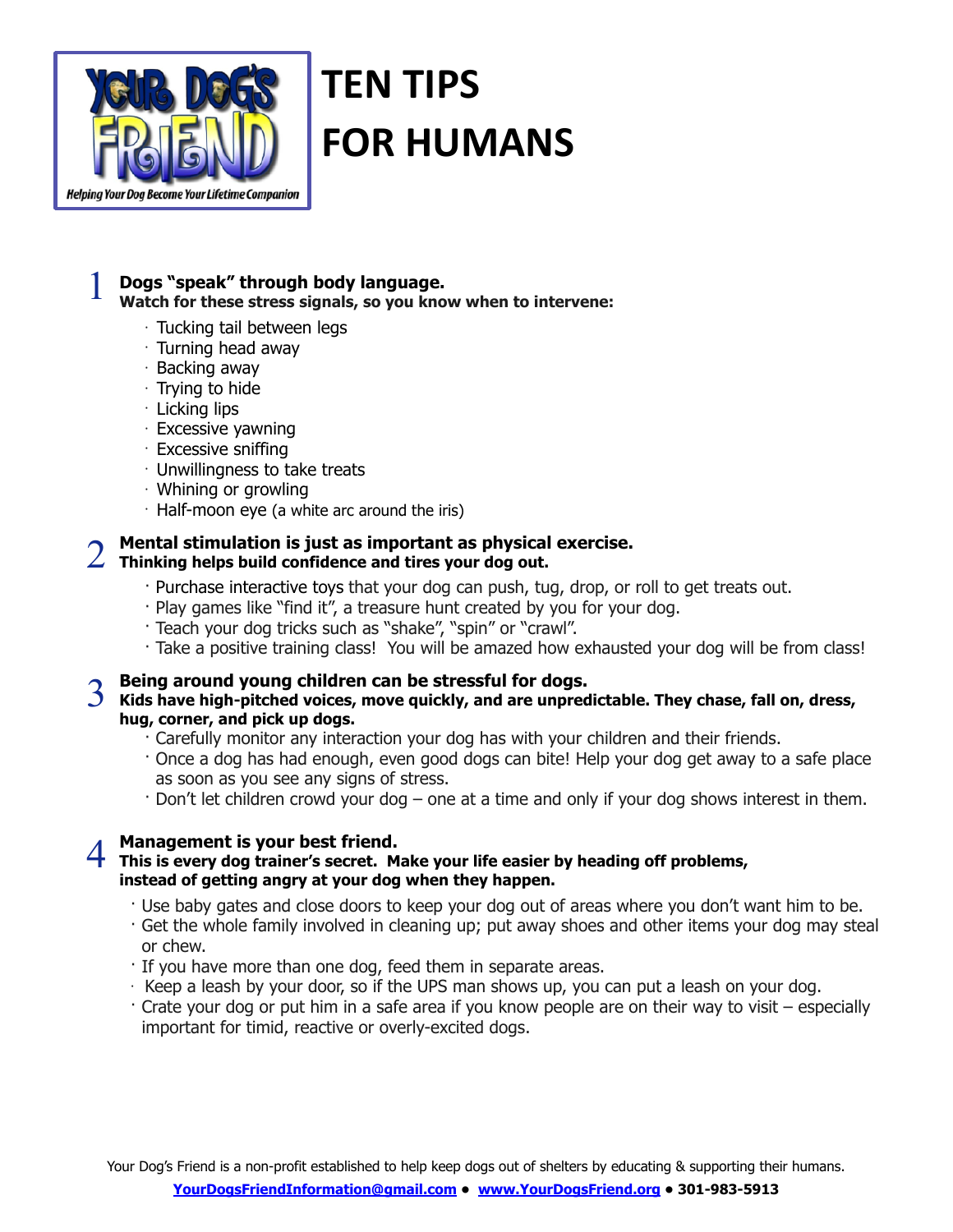5 **"Socialization" is not the same as exposure. Socialization is an over-used term that has come to mean "throw your dog into any and all situations and hope for the best". Your #1 priority should be to help your rescue dog feel safe.**

- · Your dog's experiences with other dogs, people and environments need to be good ones.
- · Dogs can develop anxieties from one bad incident.
- · Don't force your dog into situations that make him uncomfortable.
- · Give your dog time to adjust. This is not the time to see family or attend public events.

## 6 **Training is a process. Dogs don't come home knowing our language and rules.**

- · Train your dog in a quiet environment first, then around mild distractions before expecting him to listen with that squirrel running by.
- · Teach your dog what you want him to do, instead of just correcting him for what you don't want.
- · You need to be more fun / interesting than the rest of the world including that squirrel!
- · Be consistent!

### 7 **Dog parks and corporate day care can sometimes harm your dog. It's up to you to keep your dog safe in any situation.**

- · Dogs that play non-stop are in a high state of arousal, making aggression more likely.
- · Different breeds / dogs have different play styles chasing, wrestling, body slamming, biting that can cause tension between dogs.
- · Dogs need to learn to be calm in the company of other dogs, but the opposite happens in these settings.
- · Humans at dog parks may be busy talking to one another and generally ignore or don't understand their dogs' behavior and signals.
- · At many corporate day cares, there are too many dogs in one room, the employees watching the dogs aren't well-trained, and there is high staff turnover.
- · Being bitten, bullied, or even having a fight break out nearby can harm your dog's well-being and behavior for years to come.

## 8 **We humans use body language that can be threatening to dogs. We approach dogs head-on, bend over them, and reach over their heads to pet them.**

- · Approaching a dog straight on (especially quickly) is a threat. Approach at an angle.
- · Don't lean over a dog. Bend at your knees, not at your waist.
- · Pet dogs on their chest or under their chin, instead of reaching over to "pat" them on the head.
- · If you don't know a dog, wait until the dog comes to you. It's the dog's decision whether or not to move any closer or even to move away.
- · NEVER punish your dog for growling! Your dog is telling you as clearly as he knows how that he is stressed. If you punish him for growling, your dog will go straight to biting without warning.

# 9 **Most reactive/aggressive behavior is based on fear.**

### **Punishing fear just creates more fear. Punishing aggression just creates more aggression.**

- · Barking and lunging is how a dog makes something he is afraid of go away.
- · Asking a dog to sit/stay as the scary thing goes by is like asking you to sit/stay when you are near a live snake.
- · Dogs can learn to dislike other dogs, strangers or children if that's what they see at the same time that they feel the pain or discomfort from a choke, prong or electronic collar.
- · These collars can suppress a behavior through fear of punishment, but do nothing to address the cause of that behavior. They can seem to work in the short term, but many dogs either shut down or find another outlet for their anxiety.

Your Dog's Friend is a non-profit established to help keep dogs out of shelters by educating & supporting their humans. **[YourDogsFriendInformation@gmail.com](mailto:yourdogsfriendinformation@gmail.com) • [www.YourDogsFriend.org](http://www.yourdogsfriend.org) • 301-983-5913**